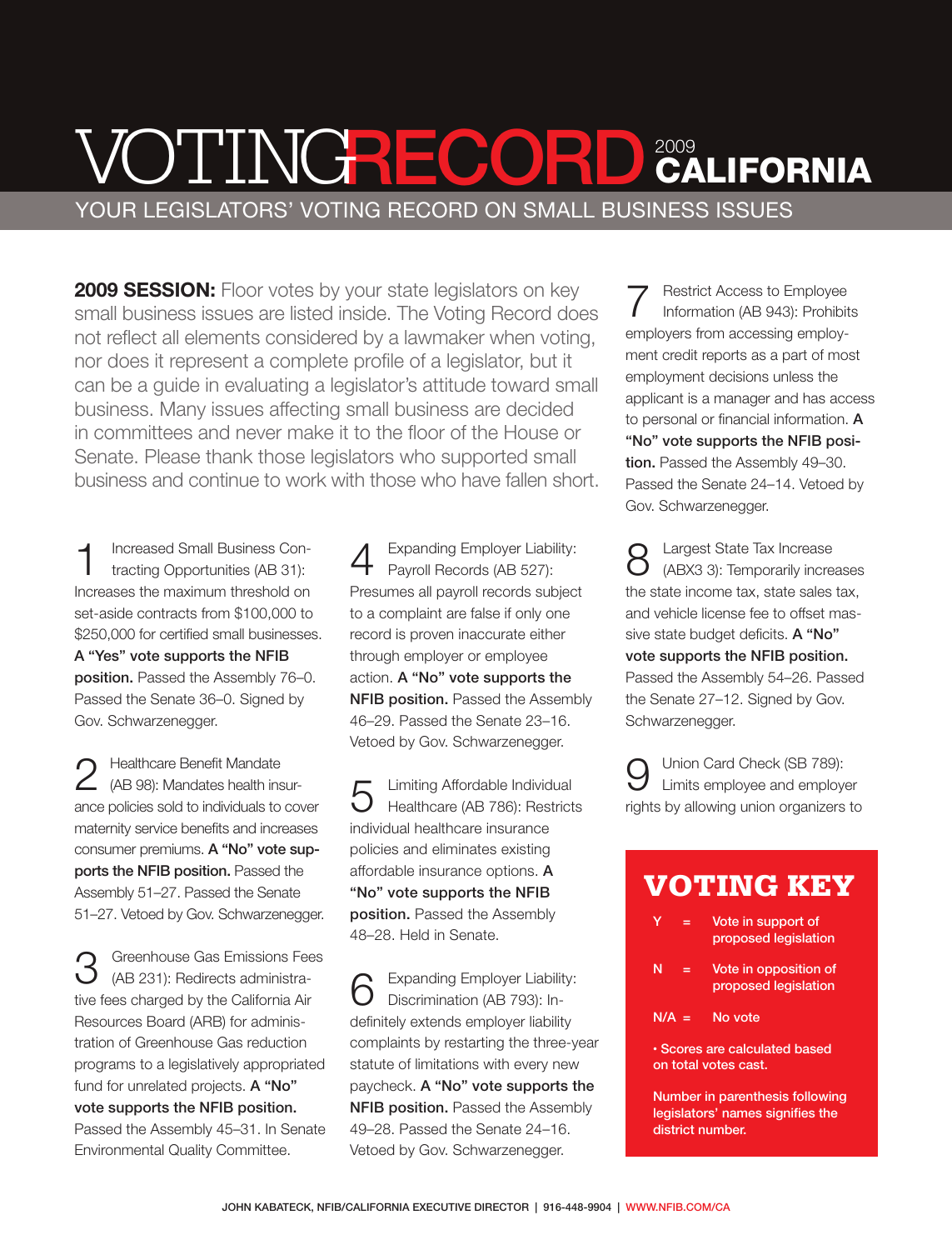### (VOTING RECORD)

improperly influence employee choices and physically handle new voting "cards." A "No" vote supports the **NFIB position.** Passed the Assembly 23–14. Passed the Senate 47–29. Vetoed by Gov. Schwarzenegger.

10 Increase Workers' Compen-sation Premiums (SB 145): Increases workers' compensation

premiums by eliminating certain preexisting factors from determining permanent disability awards. A "No" vote supports the NFIB position. Passed the Senate 23–15. Held in inactive file.

11 Small Business Regulatory<br>Reform (SB 356): Requires regulatory agencies to evaluate the economic impact of a proposed regulation on California small businesses, submit a detailed economic impact statement that includes consideration of less stringent options for small businesses and actively seek the input of small business owners during the regulatory drafting process. A "Yes" vote supports the NFIB position. Passed Senate Committee 13–0. Held in Appropriations.

| <b>CALIFORNIA ASSEMBLY</b><br><b>ISSUE NUMBER</b><br><b>NFIB/CA POSITION</b> | 1   | $\overline{2}$ | з |   |                       | 6<br>N | N     |       | 9<br>N | $\frac{0}{0}$<br>100% | <b>CALIFORNIA ASSEMBLY</b><br><b>ISSUE NUMBER</b><br><b>NFIB/CA POSITION</b> | 1<br>Y | 2<br>N              | 3<br>N       |              |             |             |       | 8<br>N | 9<br>N      | $\%$<br>100% |
|------------------------------------------------------------------------------|-----|----------------|---|---|-----------------------|--------|-------|-------|--------|-----------------------|------------------------------------------------------------------------------|--------|---------------------|--------------|--------------|-------------|-------------|-------|--------|-------------|--------------|
| Adams, Anthony (59, Hesperia)                                                |     | Y N            | N |   | N N N N Y N           |        |       |       |        | 100%                  | Chesbro, Wesley (01, Eureka)                                                 |        | Y Y Y N/A Y Y Y Y   |              |              |             |             |       |        | Y           | 13%          |
| Ammiano, Tom (13, San Francisco)                                             | Y   | Y              | Υ | Υ | Υ                     | Y      | Υ     | Y     | Y      | 11%                   | Conway, Connie (34, Visalia)                                                 | Y      | N                   | N            | <sup>N</sup> | N           | N N         |       | N      | N           | 100%         |
| Anderson, Joel (77, La Mesa)                                                 |     | Y N            | N |   | N N N N N N           |        |       |       |        | 100%                  | Cook, Paul (65, Yucaipa)                                                     | Y      | N.                  | N            |              | N N         | N N N       |       |        | N           | 100%         |
| Arambula, Juan (31, Fresno)                                                  | Y   | Y              | N | Y | Y                     | Y      | Y     | Y     | Y      | 22%                   | Coto, Joe (23, San Jose)                                                     | Y.     | Y                   | Y            | Y            | Y           | Y           | Y     | Y      | Y           | 11%          |
| Bass, Karen (47, Los Angeles)                                                |     | Y Y            | Y | Y | Y Y Y Y Y             |        |       |       |        | 11%                   | Davis, Mike (48, Los Angeles)                                                |        | Y Y Y Y Y Y Y Y Y   |              |              |             |             |       |        |             | 11%          |
| Beall, Jim Jr. (24, San Jose)                                                | Y   | Y              | Y | Y |                       |        | Y Y Y | Y     | Y      | 11%                   | De La Torre, Hector (50, South Gate)                                         | Y.     | Y                   | Υ            | Υ            | Y           | Y           | Y     | Y      | Y           | 11%          |
| Berryhill, Bill (26, Stockton)                                               |     |                |   |   | Y N N/A N N/A N N N N |        |       |       |        | 100%                  | De Leon, Kevin (45, Los Angeles)                                             |        | Y Y                 | Y            | Y            | Y           | Y Y Y Y     |       |        |             | 11%          |
| Berryhill, Tom (25, Modesto)                                                 | Y   | N              | N | N | N                     | N      | N     | N     | N      | 100%                  | DeVore, Chuck (70, Irvine)                                                   | Y      | N                   | N            | N            | $\mathbb N$ | N           | N     | N      | N           | 100%         |
| Blakeslee, Sam (33, San Luis Obispo)                                         | Y   | <sup>N</sup>   | N | N | N N                   |        |       | N N N |        | 100%                  | Duvall, Mike (72, Brea)                                                      | Y      | N.                  | $\mathsf{N}$ | N            | N           | N N N       |       |        | $\mathbb N$ | 100%         |
| Block, Marty (78, San Diego)                                                 |     |                |   |   | N/AN/AN/AY N/AY YYY   |        |       |       |        | $0\%$                 | Emmerson, Bill (63, Redlands)                                                |        | Y NANNN             |              |              |             | N N N       |       |        | N           | 100%         |
| Blumenfield, Robert (40, Van Nuys)                                           |     | Y Y            | Y |   | Y Y Y Y Y Y           |        |       |       |        | 11%                   | Eng, Mike (49, Monterey Park)                                                |        | Y Y Y Y Y N/A Y Y Y |              |              |             |             |       |        |             | 13%          |
| Brownley, Julia (41, Santa Monica)                                           | Υ   | Y              | Υ | Υ | Υ                     | Y      | Y     | Y     | Y      | 11%                   | Evans, Noreen (07, Santa Rosa)                                               | Y      |                     | Υ            | Y            | Y           | Y           | Y     |        | Y N/A       | 13%          |
| Buchanan, Joan (15, San Ramon)                                               |     |                |   |   | Y Y Y N/A Y Y Y Y Y   |        |       |       |        | 13%                   | Feuer, Mike (42, Los Angeles)                                                |        |                     |              |              | Y           |             | Y Y Y |        | Y           | 11%          |
| Caballero, Anna Marie (28, Salinas)                                          | Y Y |                | Y |   | Y Y Y Y Y Y           |        |       |       |        | 11%                   | Fletcher, Nathan (75, San Diego)                                             | Y.     | N                   | N            | $\mathbb N$  | N           | N N N N     |       |        |             | 100%         |
| Calderon, Charles (58, Whittier)                                             |     |                |   |   | Y Y N/A N/A Y Y Y Y Y |        |       |       |        | 14%                   | Fong, Paul (22, Mountain View)                                               |        | Y Y                 | Y            |              |             | Y Y Y Y Y Y |       |        |             | 11%          |
| Carter, Wilmer Amina (62, Rialto)                                            | Y.  | Y              | Y | Y | Y                     | Y      | Y     | Y     | Y      | 11%                   | Fuentes, Felipe (39, Los Angeles)                                            |        | Y Y                 | Y            | Y            | Y           | Y           | Y     | Y.     | Y           | 11%          |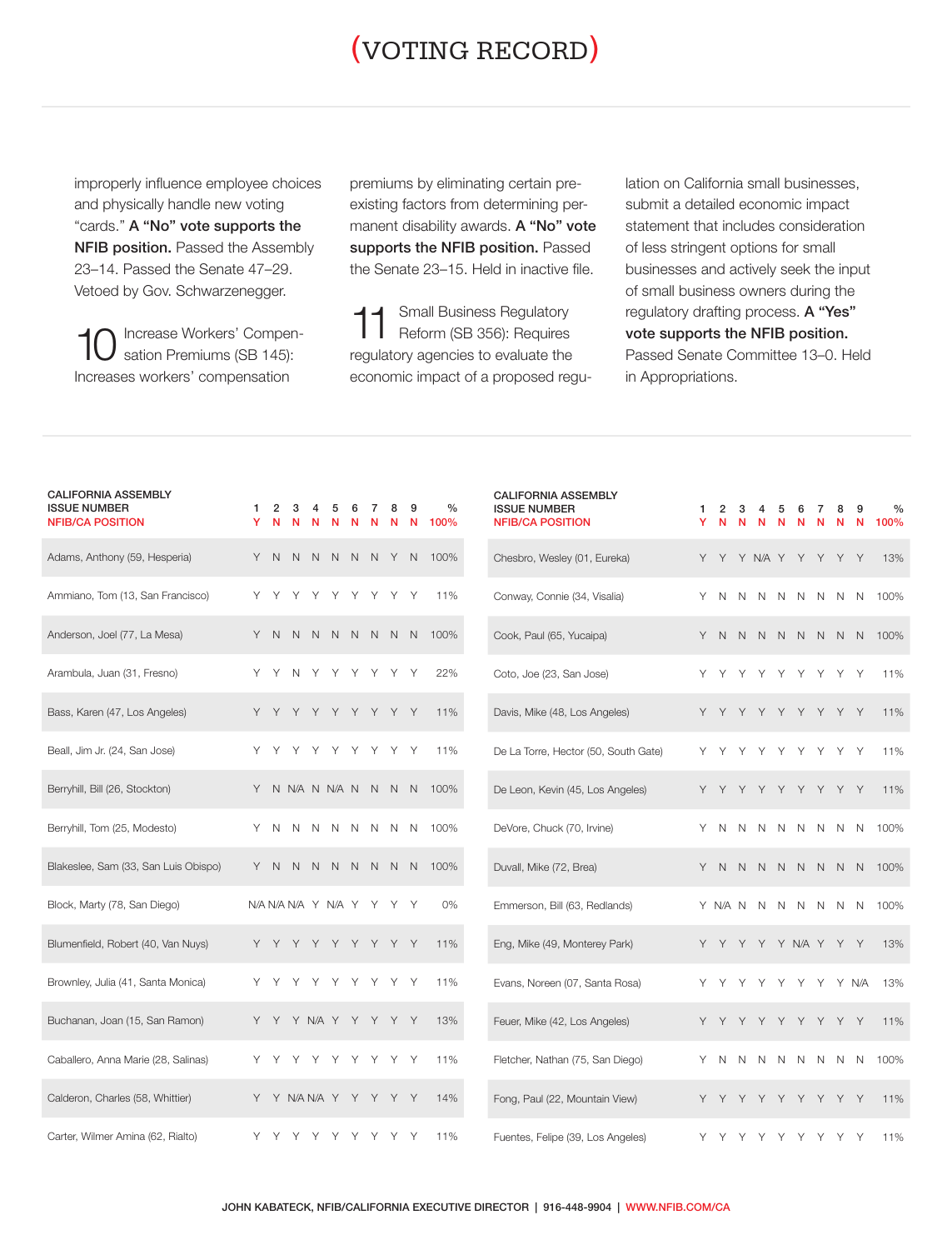# (VOTING RECORD)

1 2 3 4 5 6 7 8 9 %

| <b>CALIFORNIA ASSEMBLY</b> |
|----------------------------|
| <b>ISSUE NUMBER</b>        |
|                            |

| <b>NFIB/CA POSITION</b>               | Y | N | N            | N           | N | N            | N            | N | Ν            | 100% |
|---------------------------------------|---|---|--------------|-------------|---|--------------|--------------|---|--------------|------|
| Fuller, Jean (32, Bakersfield)        | Υ | N | N            | N           | N | N            | N            | N | N            | 100% |
| Furutani, Warren (55, Long Beach)     | Υ | Υ | Υ            | Υ           | Υ | Y            | Υ            | Υ | Υ            | 11%  |
| Gaines, Ted (04, Roseville)           | Y | N |              | N N/A N     |   | N            | $\mathsf{N}$ | N | N            | 100% |
| Galgiani, Cathleen (17, Tracy)        | Υ | Υ | N            | N/A         | Y | Υ            | Υ            | Υ | N/A          | 29%  |
| Garrick, Martin (74, Carlsbad)        | Υ | N | N            | N           | N | N            | N            | N | N            | 100% |
| Gilmore, Danny (30, Hanford)          | Υ | Ν | N            | Ν           | N | Υ            | N            | N | N            | 89%  |
| Hagman, Curt (60, Diamond Bar)        | Y | Ν | N            | Ν           | N | N            | $\mathsf{N}$ | N | N            | 100% |
| Hall, Isadore (52, Los Angeles)       | Υ |   |              | N/A         | Υ | Υ            |              |   | Υ            | 13%  |
| Harkey, Diane (73, Laguna Niguel)     | Y | Ν | N            | Ν           | N | N            | N            | N | N            | 100% |
| Hayashi, Mary (18, Hayward)           | Υ | Υ | Υ            | Υ           | Υ | Υ            | Υ            |   | Υ            | 11%  |
| Hernandez, Ed (57, Baldwin Park)      | Y | Υ | N/A          | Y           | Υ | Y            | Y            | Υ | Y            | 13%  |
| Hill, Jerry (19, South San Francisco) | Υ |   |              | Υ           | Υ | Υ            | Υ            |   | Υ            | 11%  |
| Huber, Alyson (10, Lodi)              | Υ | Υ | N            | N           | Υ | Y            | N            | Υ | Υ            | 44%  |
| Huffman, Jared (06, San Rafael)       | Υ | Υ | Υ            | Υ           | Υ | Y            | Υ            | Υ | Y            | 11%  |
| Jeffries, Kevin (66, Riverside)       | Υ | N | N            | Ν           | N | N            | $\mathsf{N}$ | N | N            | 100% |
| Jones, Dave (09, Sacramento)          | Υ | Υ | Υ            | Υ           | Υ | Υ            | Υ            | Υ | Υ            | 11%  |
| Knight, Stephen (36, Lancaster)       | Υ | Ν | N            | Ν           | N | N            | Ν            | N | N            | 100% |
| Krekorian, Paul (43, Burbank)         |   |   |              |             |   |              |              |   | Υ            | 11%  |
| Lieu, Ted (53, Torrance)              | Υ | Υ | Y            | Υ           | Υ | Υ            | Υ            | Υ | Υ            | 11%  |
| Logue, Dan (03, Chico)                | Υ | N | $\mathsf{N}$ | $\mathsf N$ | N | $\mathsf{N}$ | N            | Ν | $\mathsf{N}$ | 100% |
| Lowenthal, Bonnie (54, Long Beach)    | Υ | Υ | Y            | Υ           | Υ | Y            | Y            | Υ | Y            | 11%  |
| Ma, Fiona (12, San Francisco)         | Υ |   |              | Υ           | Υ | Υ            |              | Υ | Υ            | 11%  |
| Mendoza, Tony (56, Artesia)           | Υ | Υ | Υ            | Υ           | Υ | Υ            | Υ            | Υ | Υ            | 11%  |
| Miller, Jeff (71, Orange)             | Υ | Ν | Ν            | Ν           | Ν | Ν            | Ν            | Ν | Ν            | 100% |

| <b>CALIFORNIA ASSEMBLY</b><br><b>ISSUE NUMBER</b><br><b>NFIB/CA POSITION</b> | 1<br>Υ | 2<br>N | 3<br>Ñ | 4<br>N | 5<br>Ν  | 6<br>Ν | 7<br>N  | 8<br>Ν | 9<br>Ν | %<br>100% |
|------------------------------------------------------------------------------|--------|--------|--------|--------|---------|--------|---------|--------|--------|-----------|
| Monning, William (27, Santa Cruz)                                            | Υ      | Υ      | Υ      | Υ      | Υ       | Υ      | Υ       | Υ      | Υ      | 11%       |
| Nava, Pedro (35, Santa Barbara)                                              | Υ      | Υ      | Υ      | Υ      | Υ       | Υ      | Υ       | Υ      | Υ      | 11%       |
| Nestande, Brian (64, Palm Desert)                                            | Y      | Ν      | N      | Ν      | Ν       | Ν      | Ν       | Ν      | N      | 100%      |
| Niello, Roger (05, Sacramento)                                               | Υ      | N      | Ν      | Ν      | Ν       | Ν      | Ν       | Υ      | N      | 89%       |
| Nielsen, Jim (02, Biggs)                                                     | Υ      | Ν      | N      | Ν      | N       | Ν      | Ν       | N      | N      | 100%      |
| Perez, John (46, Los Angeles)                                                | Υ      | Υ      | Υ      | Υ      | Υ       | Υ      | Υ       | Υ      | Υ      | 11%       |
| Perez, Manuel (80, Cathedral City)                                           | Υ      | Υ      | Υ      | Υ      | Υ       | Y      | Y       | Υ      | Υ      | 11%       |
| Portantino, Anthony (44, Pasadena)                                           | Υ      |        |        |        |         |        | Υ       | Υ      |        | 11%       |
| Price, Curren D. Jr. (26, Inglewood)                                         | Υ      | Υ      | Υ      | Y      | Υ       | N/A    | Y       | Υ      | N/A    | 14%       |
| Ruskin, Ira (21, Redwood City)                                               | Υ      | Υ      | Υ      | Υ      | Υ       | Υ      | Υ       | Υ      | Y      | 11%       |
| Salas, Mary (79, Chula Vista)                                                | Υ      | Υ      | Y      | Y      | Υ       | Υ      | Y       | Υ      | Y      | 11%       |
| Saldana, Lori (76, San Diego)                                                | Υ      |        | Υ      | Υ      | Υ       | N/A    | Y       | Υ      | N/A    | 14%       |
| Silva, Jim (67, Huntington Beach)                                            | Υ      | Ν      | N      | Ν      | Ν       | N      | Ν       | Ν      | N      | 100%      |
| Skinner, Nancy (14, Berkeley)                                                | Υ      | Υ      | Υ      | Υ      | Υ       | Υ      | Υ       | Υ      | Υ      | 11%       |
| Smyth, Cameron (38, Santa Clarita)                                           | Υ      | Ν      | Ν      | N/A    | N       | Ν      | Ν       | Ν      | Ν      | 100%      |
| Solorio, Jose (69, Santa Ana)                                                | Υ      | Υ      | Υ      | Υ      | Υ       | Υ      | Υ       | Υ      | Υ      | 11%       |
| Strickland, Audra (37, Camarillo)                                            | Υ      | Ν      | Ν      | N      | Ν       | N      | Ν       | Ν      | Ν      | 100%      |
| Swanson, Sandre (16, Oakland)                                                | Υ      | Υ      | Υ      | Υ      | Υ       | Υ      | Υ       | Υ      | Υ      | 11%       |
| Torlakson, Tom (11, Martinez)                                                |        |        |        |        | Υ       | Y      | Y       | Υ      | Υ      | 11%       |
| Torres, Norma (61, Pomona)                                                   | Υ      | Υ      | Υ      | Υ      | Υ       |        | Y N/A Y |        | Υ      | 13%       |
| Torrico, Alberto (20, Fremont)                                               | Y      | Υ      | Υ      |        | Y N/A Y |        | Υ       | Υ      | Υ      | 13%       |
| Tran, Van (68, Costa Mesa)                                                   | Υ      | N      | N      | Ν      | Ν       | N      | Ν       | N      | Ν      | 100%      |
| Villines, Michael (29, Clovis)                                               | Y      | N      | N      | Ν      | N       | N      | N       | Υ      | N      | 89%       |
| Yamada, Mariko (08, Davis)                                                   | Υ      | Υ      | Υ      |        | Y N/A Y |        | Υ       | Υ      | Υ      | 13%       |